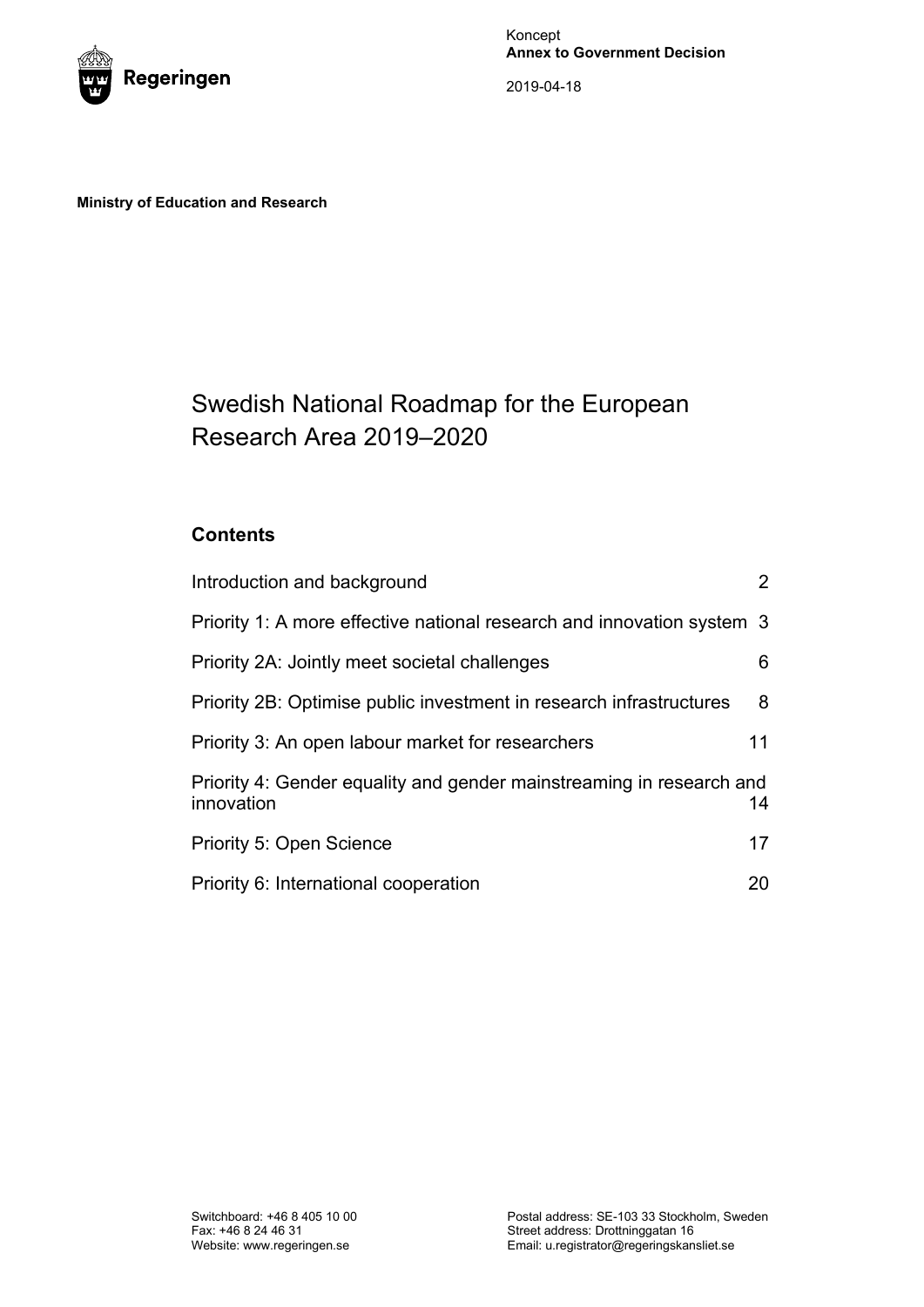# <span id="page-1-0"></span>**Introduction and background**

The vision of the European Research Area (ERA), also known as 'the Fifth Freedom' in the EU, is about free circulation of researchers, knowledge and technology within the EU's internal market and with associated countries. In 2015, European Council Conclusions led to the adoption of a roadmap for the ERA up until the year 2020. The roadmap identifies a number of priorities and related key actions that are considered to be most effective in strengthening the ERA.

Since each country's research and innovation system has its own unique character, the European roadmap does not prescribe measures that every country should take. Instead, each country is encouraged to draw up its own national roadmap, based on the country's own circumstances, setting out initiatives or identifying needs at a national level.

This document describes the Swedish roadmap for the years 2019–2020 and the key actions linked to each priority, as performed by various actors in the national research and innovation system in support of a strong ERA. The Swedish Government intends to address the follow-up of the roadmap at a later date.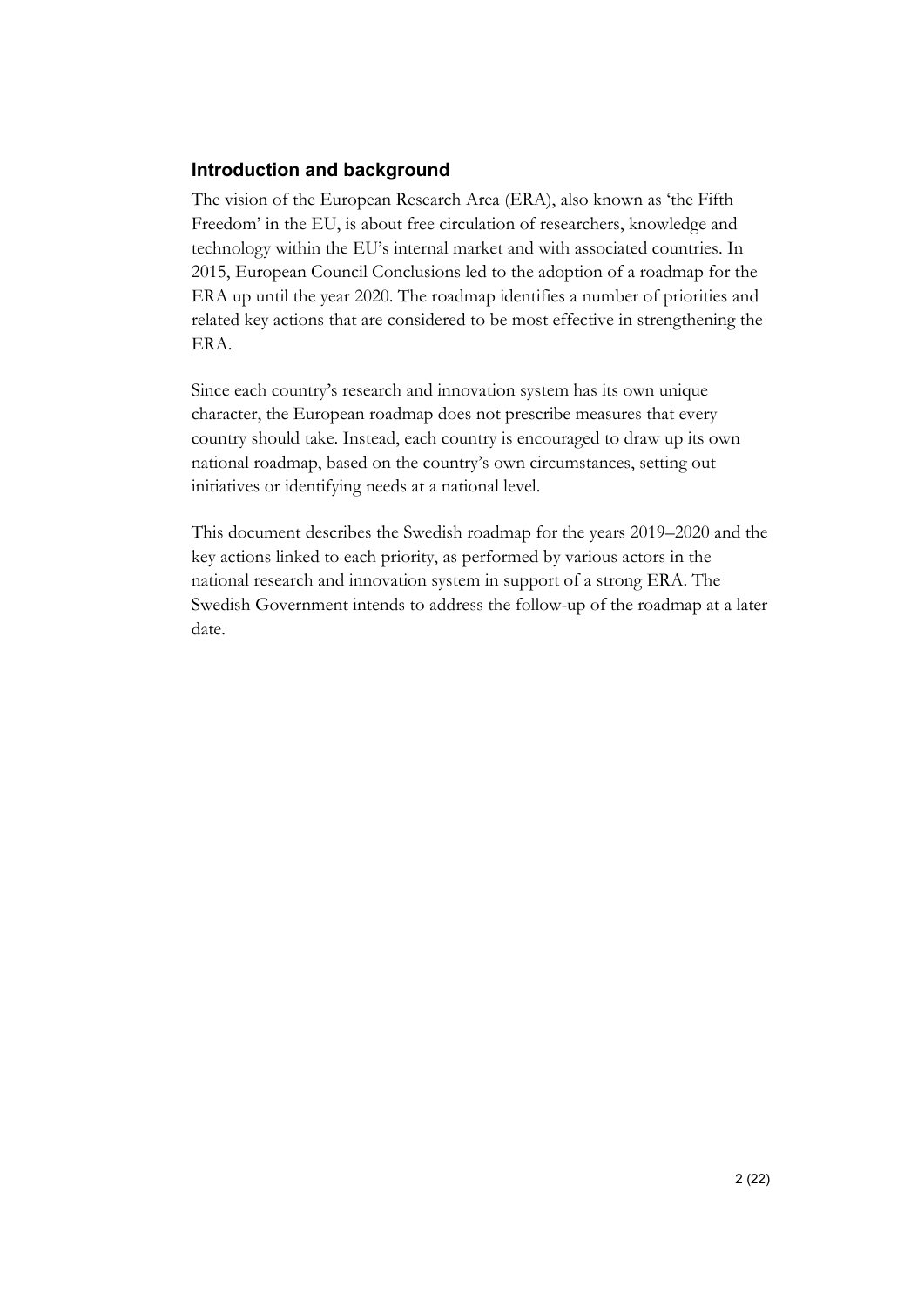# <span id="page-2-0"></span>**Priority 1: A more effective national research and innovation system**

#### **Background and strategy**

Sweden invests over three per cent of its GDP in research and development (R&D), placing the country high up the rankings in Europe and globally. Public investment in R&D amounts to around one per cent of GDP. The direction of and funding for the Government's research and innovation policy are set out in the Research Bill that is presented every four years, the most recent of which is titled Knowledge in collaboration – for society's challenges and strengthened competitiveness (*Kunskap i samverkan – för samhällets utmaningar och stärkt konkurrenskraft* )*.* Focusing on the years 2017–2020, this bill outlines the Government's policy on the direction and funding of research and on initiatives to improve Sweden's capacity for innovation. The bill identifies priority social challenges such as climate and environment, health, digitalisation, a sustainable society and improved results in the Swedish school and education system. A number of measures were presented in the bill, with gradual funding increases up until 2020. The total yearly funding increase will then amount to SEK 2.8 billion, of which SEK 800 million is allocated for investment in innovation.

The objective of research policy since 2017 has been for Sweden to be one of the world's foremost research and innovation countries and a leading knowledge nation, where high-quality research, higher education and innovation promote the development and wellbeing of society, enhance the competitiveness of the business sector, and respond to the challenges facing society in Sweden and globally. The Government has also highlighted the following monitorable subsidiary objectives for the 10-year period 2017–2027:

- Sweden shall be an internationally attractive country for investments in research and development. Public and private investments in research and development should continue to exceed EU goals.
- Research quality shall be reinforced overall and gender equality shall increase.
- Engagement and societal impact shall increase.

In order to promote high quality and strengthen Sweden's ability to compete and transform, the framework conditions for research and innovation (R&I) must constantly be developed in order to enable actors to conduct excellent research, to encourage collaboration between different types of stakeholders and to promote participation in national and international partnerships. The EU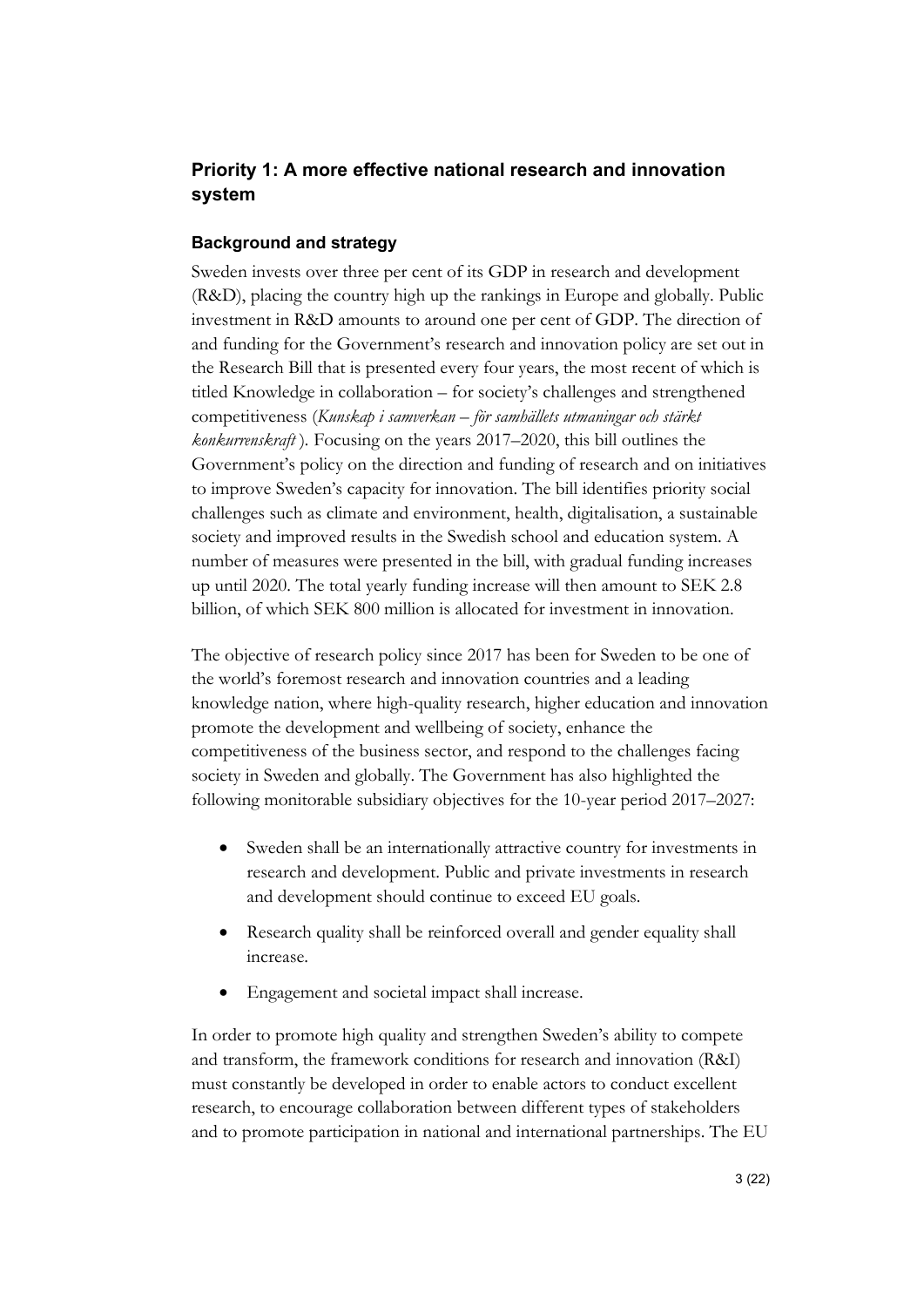Framework Programme for Research and Innovation, known in its current iteration as Horizon 2020, is extremely important for Swedish actors in terms of access to knowledge, leading networks and collaborations, and funding, which is why strategic Swedish participation should be encouraged.

Ensuring that research is conducted in line with ethical principles and best practice is fundamental for society's trust in research and its belief in the capacity of research to advance the development and wellbeing of society. Clear rules and a shared understanding among all the actors regarding the principles that govern R&I are therefore necessary.

- Increased funding for higher education institutions (HEIs) over the period 2017–2020.
- A commission of inquiry appointed by the Government to conduct a general review of HEI governance, including allocation of resources. The committee reported its findings in February 2019.
- A new government agency for the ethical review of human research to replace the six regional Ethical Review Boards and create a more consistent application of the regulations (from 1 January 2019).
- New regulations for dealing with research fraud, where suspicions can be reported to an official board that will investigate the cases (target date 1 January 2020).
- Tighter regulations for the ethical review of human research, including tougher sanctions and clarification of supervisory responsibility (target date 1 January 2020).
- National initiative to promote Swedish participation in the framework programme Horizon 2020 through the National Contact Points (NCPs), which are mandated to provide correct and relevant information about the opportunities offered by the programme.
- Greater participation in R&I partnerships through continued collaboration between the research funding agencies through the joint coordination body EU-Sam, with the secretariat at Sweden's innovation agency, Vinnova.
- Stimulation of cooperation and collaboration between different sectors and actors, in order to connect research with innovation and business, for example through initiatives such as improving the landscape for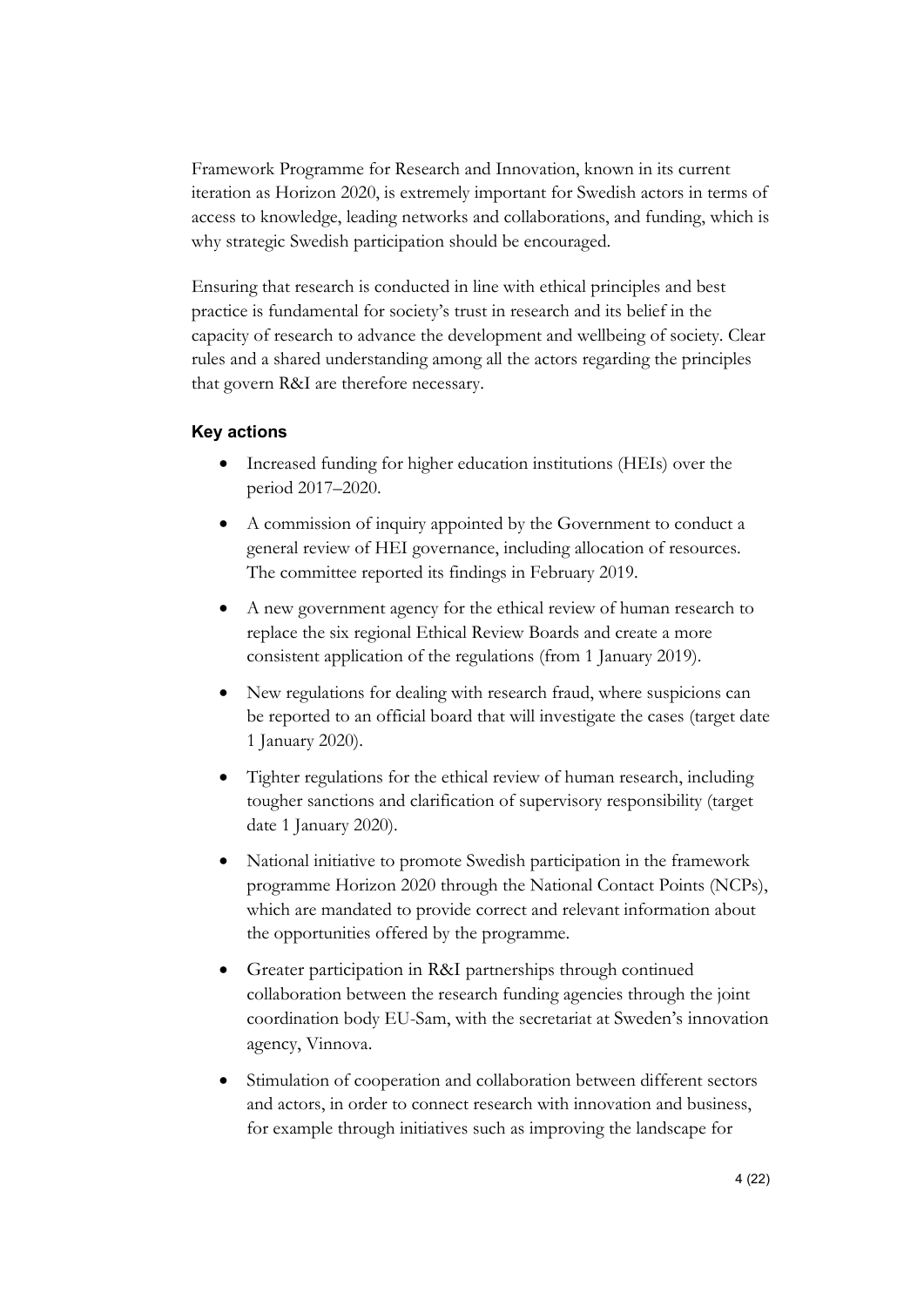testbeds in Sweden via the provision of test and demo environments, plus investments in industrial research institutes and strategic areas of innovation.

- In 2017, the Swedish Research Council and the Swedish Higher Education Authority were jointly tasked with developing the monitoring of Swedish research. This entails developing performance indicators based on the objectives expressed in the research policy. The Swedish Research Council reported back to the Government Offices (Ministry of Education and Research) in April 2018. The Government Offices will prepare a proposal in order that the Government will be able to present new performance indicators in the Budget Bill for 2020.
- Focus on improvements in the quality of research. Since July 2017, the Swedish Higher Education Authority has been tasked with quality assuring the research activities of higher education institutions. A more cohesive system for quality assurance that includes the HEI's entire operation is considered helpful in strengthening the link between research and education.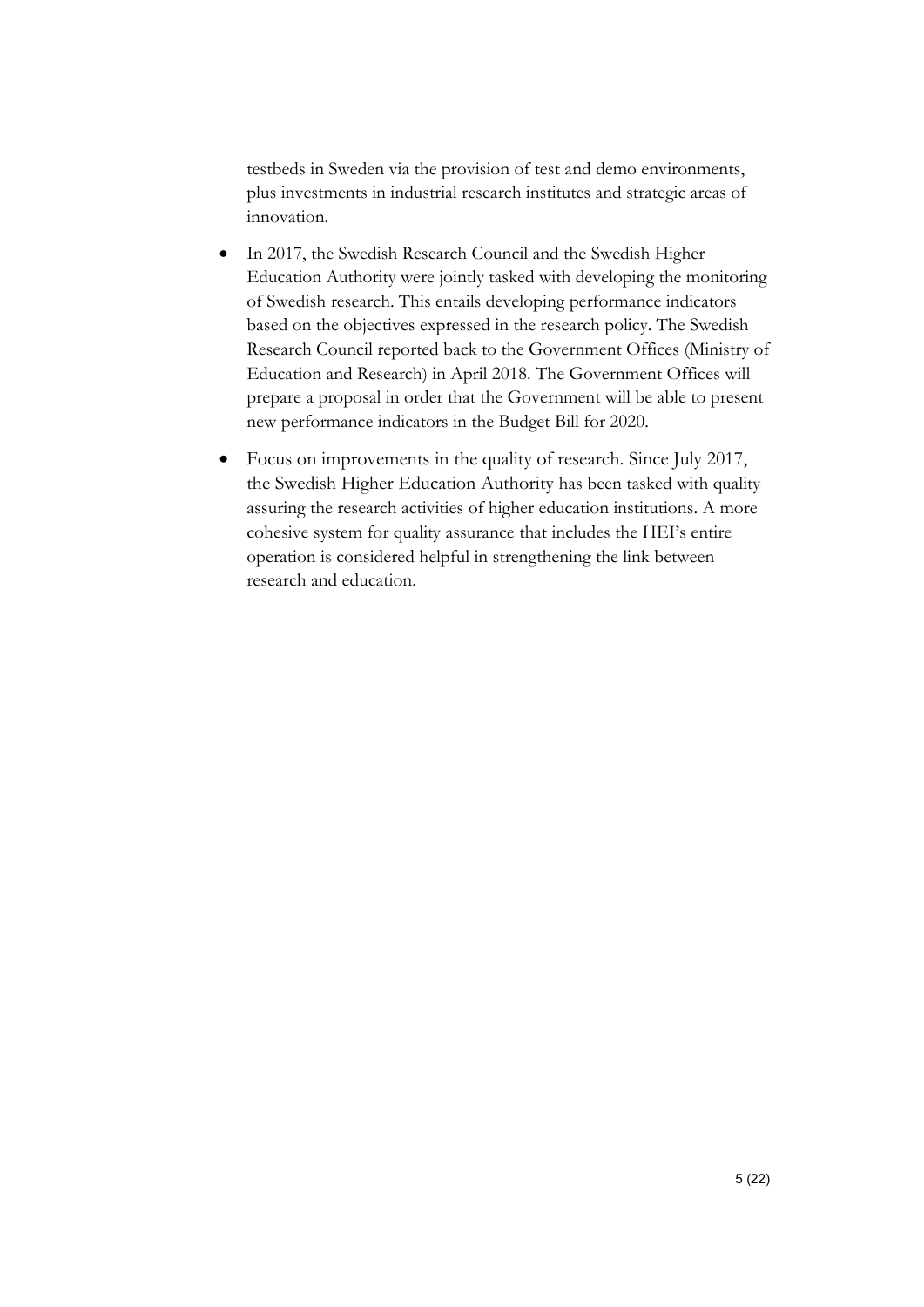# <span id="page-5-0"></span>**Priority 2A: Jointly meet societal challenges**

## **Background and strategy**

Allowing researchers to freely design research projects is considered to strengthen the quality and breadth of research, and often forms the basis for scientific breakthroughs. Strictly enforcing this approach may, however, counter attempts at the thematic coordination of research, for example in order to jointly meet societal challenges. The absence of a thematic connection can also make it difficult to participate in international research programmes. Ten-year national research programmes have recently been introduced into the Swedish research system as a new instrument for meeting societal challenges. The aim is to create long-term conditions for research to help with resolving societal challenges, for multidisciplinary and cross-sectoral collaborations, and to strengthen the links between research and education.

With multiple government agencies funding research, each one designed to suit their particular mandate and area of competence, Sweden has a heterogeneous research system. These differences serve their purpose, but they may also create unnecessary obstacles to collaboration between the government agencies and other actors. The national research programmes thus have a strong emphasis on collaboration and coordination.

Sweden is involved in numerous research collaborations within the EU, including all 10 Joint Programming Initiatives, several Article 185 initiatives and ERA-Nets. Participation in a range of partnership programmes can be strategically beneficial for a small country with a relatively well-funded research system. When the number of collaborations outstrips the available resources, however, it is necessary to have tools in place to identify and focus resources on fields of research that are a particular national priority.

The national research programmes are designed to serve as platforms for cooperation with international partners and therefore form a natural interface with partners in priority areas.

## **Key actions**

• A stronger focus on societal challenges is being launched primarily through the 10-year national research programmes in seven areas. The strategic research agendas of the programmes adopt a broad, inclusive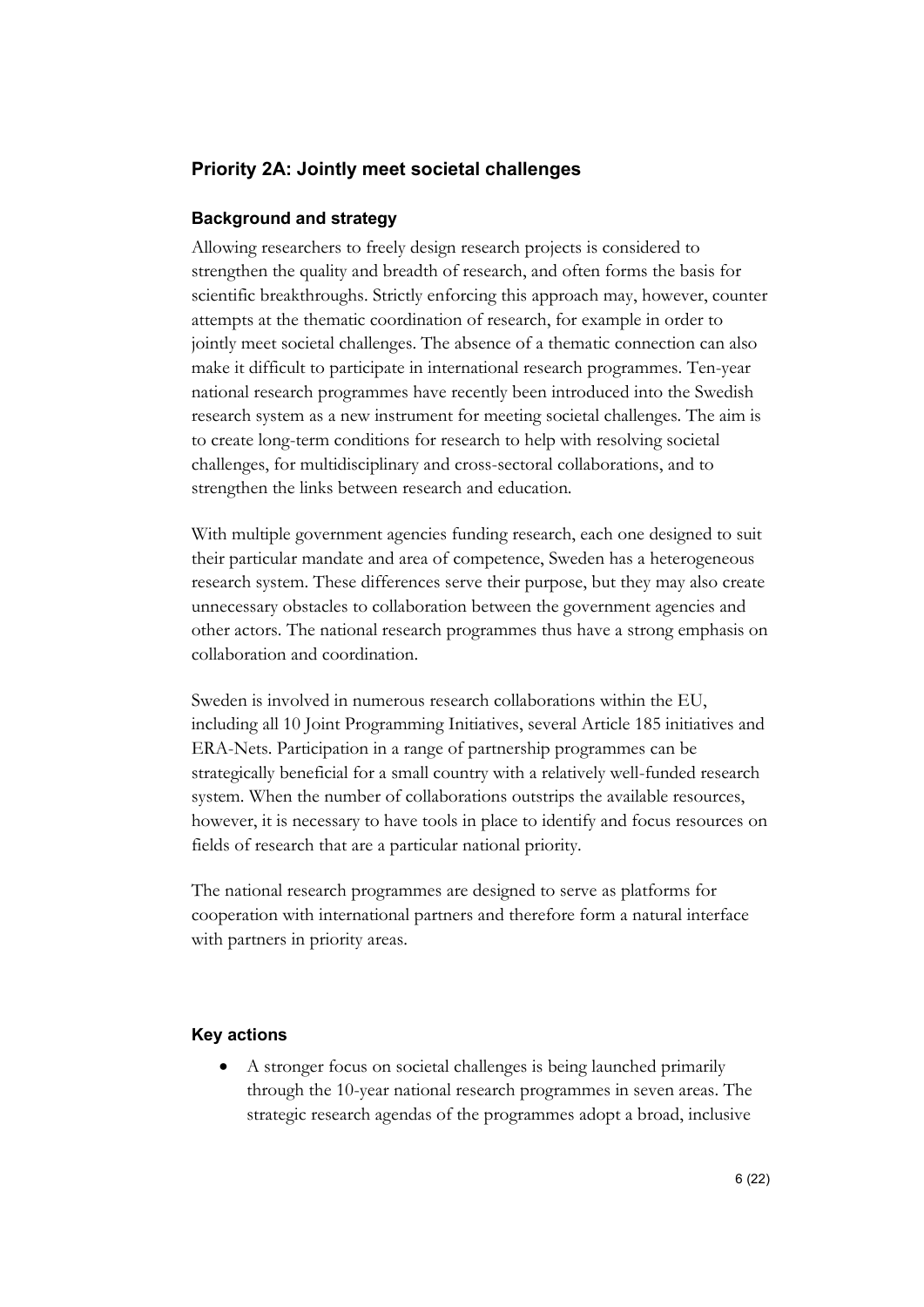and long-term perspective. The national research programmes serve as platforms for EU and international research collaborations. The programmes are implemented by the Swedish Research Council; the Swedish Research Council for Health, Working Life and Welfare; and the Swedish Research Council for Environment, Agricultural Sciences and Spatial Planning, with the participation of other government agencies.

- As a basis for participation in EU research collaborations, the Government Offices intend to develop strategies for scientific, social and political priorities, in cooperation with the public research funders and other relevant actors. The national organisation for communication, supervision, evaluation, data gathering and strategic prioritisation of participation in partnerships and joint programmes is to be developed and formalised. Data and statistics from the public research funders provide the basis for the national work.
- The public research funders will continue with initiatives to increase the dissemination of research results within society, including evidencebased policy work and raising the profile of EU and international partnerships, as well as the research results that originate from these knowledge hubs.
- Continued strong involvement in EU and international research and innovation collaborations through whichever new form of partnership is agreed by the Member States for the next framework programme, Horizon Europe. The Government Offices and the public research funders will participate in setting the priorities and design of the new partnerships.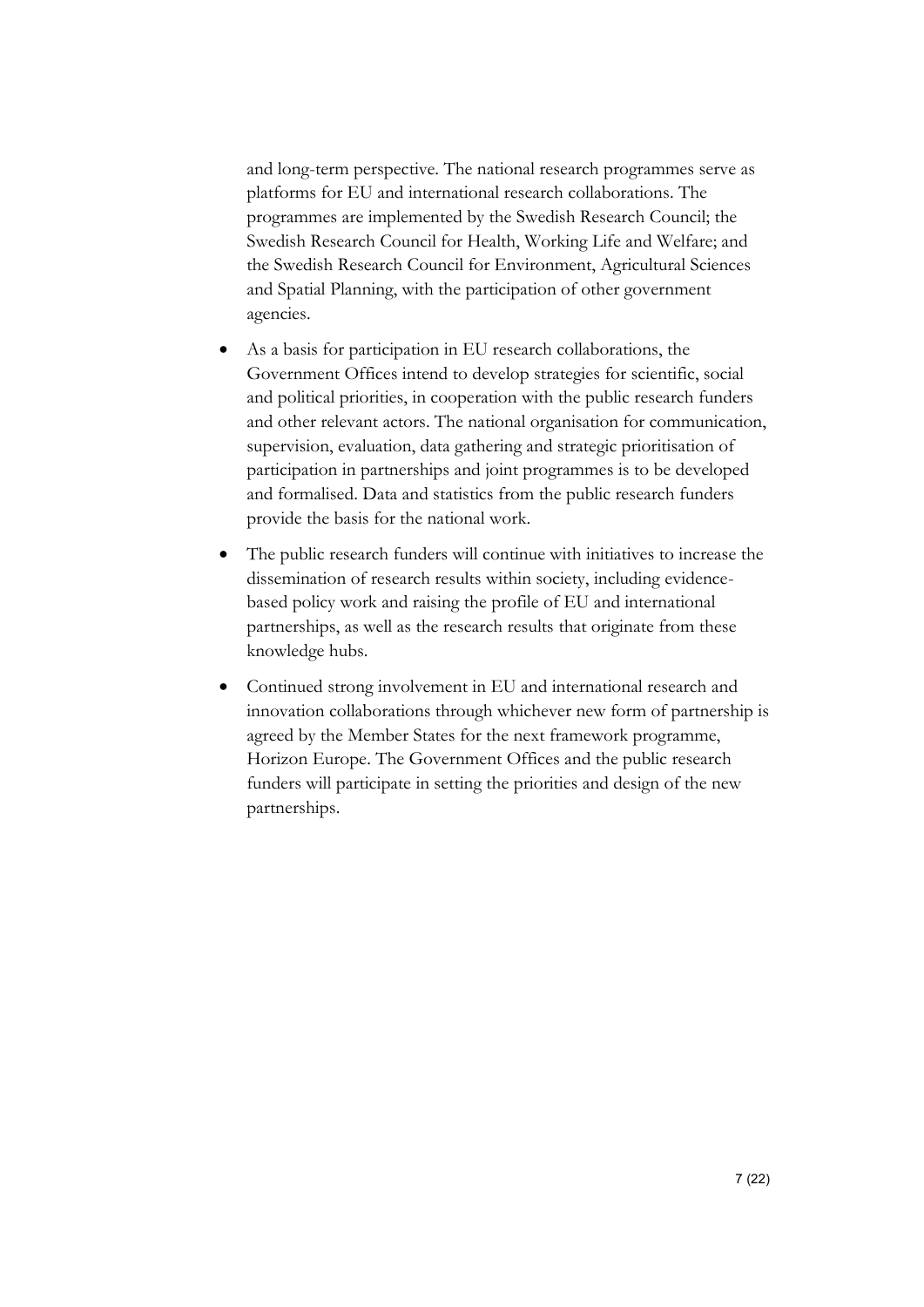# <span id="page-7-0"></span>**Priority 2B: Optimise public investment in research infrastructures**

#### **Background and strategy**

Access to high-quality research infrastructure is a necessity for leading research. In order to ensure that Swedish investments in research infrastructures cover the needs that exist in Swedish research, the Swedish Research Council has set up a separate council for research infrastructure that includes representatives for Swedish researchers and other funding bodies. This council has overall responsibility for funding Swedish and international infrastructures that involve Swedish participation, as well as funding Swedish contributions to international research facilities such as CERN and ESRF, plus Swedish participation in projects prioritised in the roadmaps of the European Strategy Forum on Research Infrastructures (ESFRI). The Swedish Research Council has made sizeable investments in facilities such as the MAX IV synchrotron radiation facility, the Swedish parts of the European Spallation Source (ESS) and SciLifeLab, a joint venture by KTH Royal Institute of Technology, Karolinska Institutet, Stockholm University and Uppsala University. Work at MAX IV is now focused on building and developing instruments for more beamlines. SciLifeLab is a national resource, providing life science research infrastructure while also conducting its own research. Access to registers, databases and biobanks entails a vital resource for Swedish life science research and for researchers in the EU and the international community. The Swedish system of personal identity numbers allows data to be connected across different registers and provides important contributions to medical and social sciences research. The Swedish Research Council has specifically been tasked with promoting the use of register-based data in research. The Register Utiliser Tool (RUT) has been developed within the framework of this task, providing an e-infrastructure that describes the rich metadata content of registers and biobanks.

Sweden is currently involved in 16 infrastructures that have been prioritised by ESFRI. The Swedish Research Council has not prioritised any of the projects that arose from the 2018 roadmap, but Swedish researchers are participating in some of them, with funding from other sources. Two facilities in ESFRI's roadmap are located in Sweden: the European Spallation Source in Lund and the radar facility for Eiscat\_3D outside Kiruna. Both facilities are under construction.

Sweden will continue to be actively involved in ESFRI and in its work to draw priorities for its roadmap. New projects in the roadmap must constitute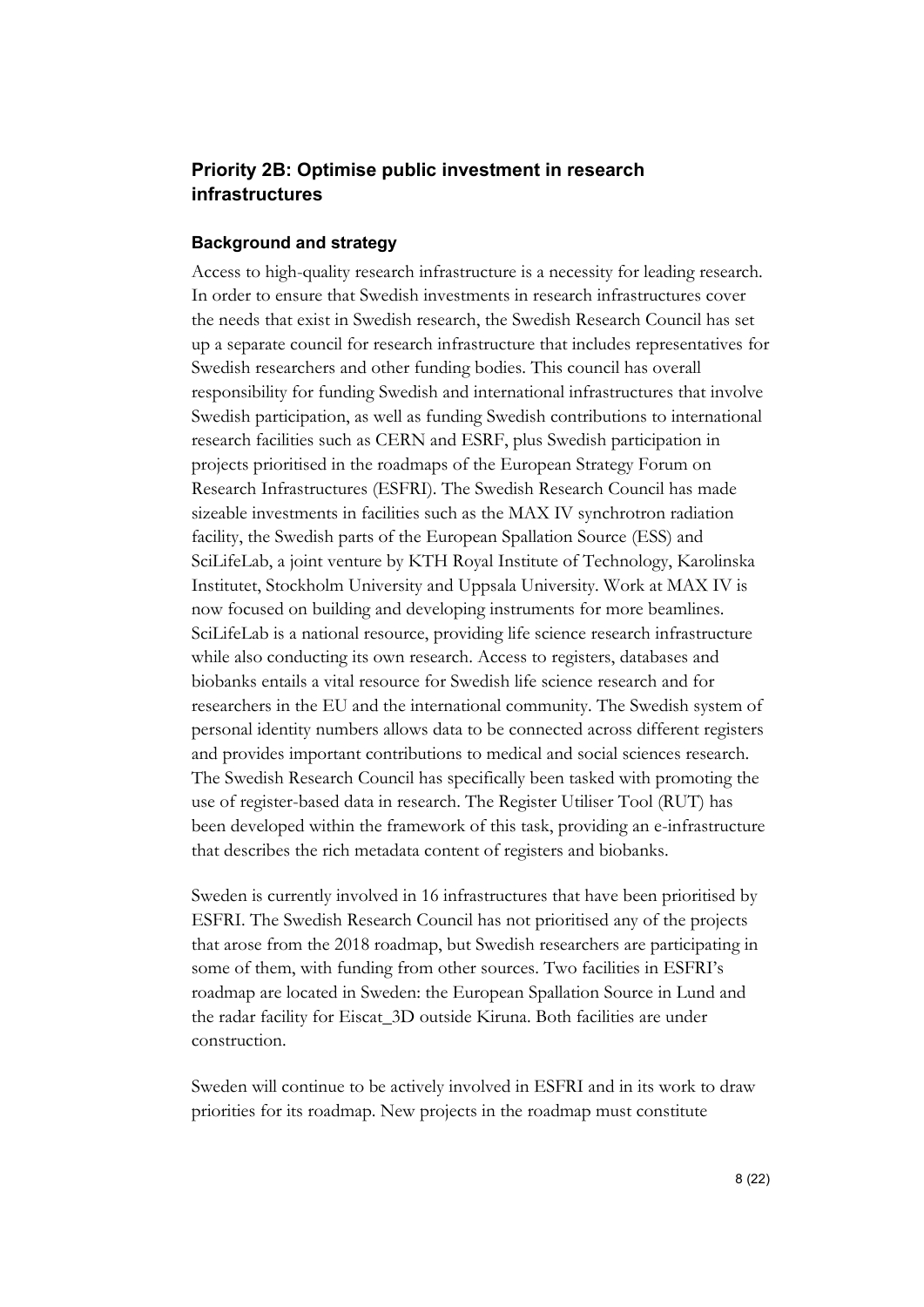strategic assets for European research. All projects must show advances in funding, design and participation to qualify for continued inclusion in the roadmap. Evaluations of earlier projects must continue in order to follow their progress. The possibility of broadening the scope for ESFRI to review and take part in existing research infrastructures from before ESFRI existed should be investigated. It should also be possible to fund research infrastructures from the framework programmes and then include both construction and operation.

The Swedish Research Council is actively involved in a work to change to the funding system, whereby the host HEIs are expected to take greater responsibility for funding the infrastructures that they are hosting. Funding from the HEIs shows local support for the facilities and to a greater extent makes them and the research conducted at them part of the HEI's strategic priorities.

In terms of research infrastructures, the Government's Research Bill for the period 2017–2020 contains continued support for ESS, MAX IV and SciLifeLab, plus new investments in biobanks and registers, future research vessels for polar expeditions, the digital research infrastructure SUNET and a separate investment in data-driven research. The purpose of these investments in digital infrastructure is to support the transition to more data-intensive and data-driven research. As more and more fields contend with high amounts of data, supporting digital infrastructure is increasingly needed for data analysis and processing. Although this is an international trend, it is particularly important in Sweden, where several of the research infrastructures that have been built, such as MAX IV and SciLifeLab, require extensive data processing. The investments in registers and biobanks must also be accompanied by access to computing power in order to process their data. Moreover, there is a need to secure technical solutions that give researchers access to sensitive data and opportunities to link up such data from multiple sources. Access to databases, large volumes of data and high processing capacity is also of growing importance in humanistic research, and the Research Bill placed a focus on increasing access to digital data from cultural heritage institutions.

The Research Bill also emphasises the importance of research infrastructure for research and development within companies and in the public sector. The Government continues its drive to increase the use of research infrastructure by companies and the public sector, separately and in research collaborations between HEIs and companies.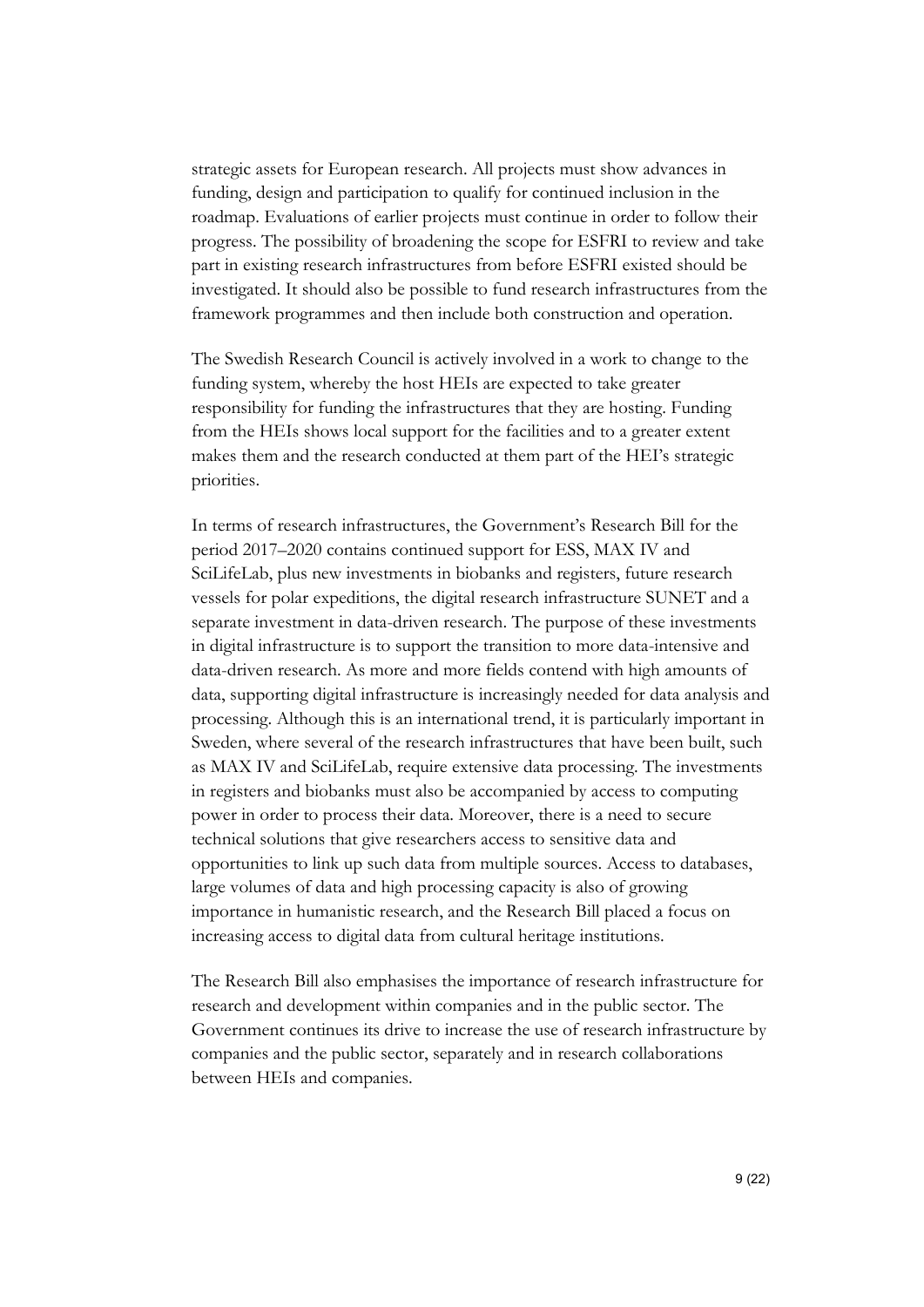- Balance between funding research infrastructure and research projects.
- Continue to develop a model for basic funding from host HEIs for construction and operation.
- Support for registers and biobanks, and for greater opportunities to use these in research, including data generated within the health service.
- Prioritise construction and operation of ESS and the expansion of beamlines at MAX IV.
- Continue prioritising greater Swedish use of ESS, MAX IV, SciLifeLab and Eiscat\_3D.
- Prioritise the development of synergies between research facilities such as ESS and MAX IV in line with one of the core messages in the Government Communication *En nationell strategi för ESS och den omgivande kunskapsmiljön* (A national strategy for ESS and the surrounding knowledge environment), which was published in 2018.
- The National Library of Sweden received an updated public service agreement in 2018 requiring it to promote the quality of Swedish research and democratic social development by making available source material and an effective research infrastructure. Part of this task involves providing a complete and comprehensive data source for the evaluation of Swedish scientific publications.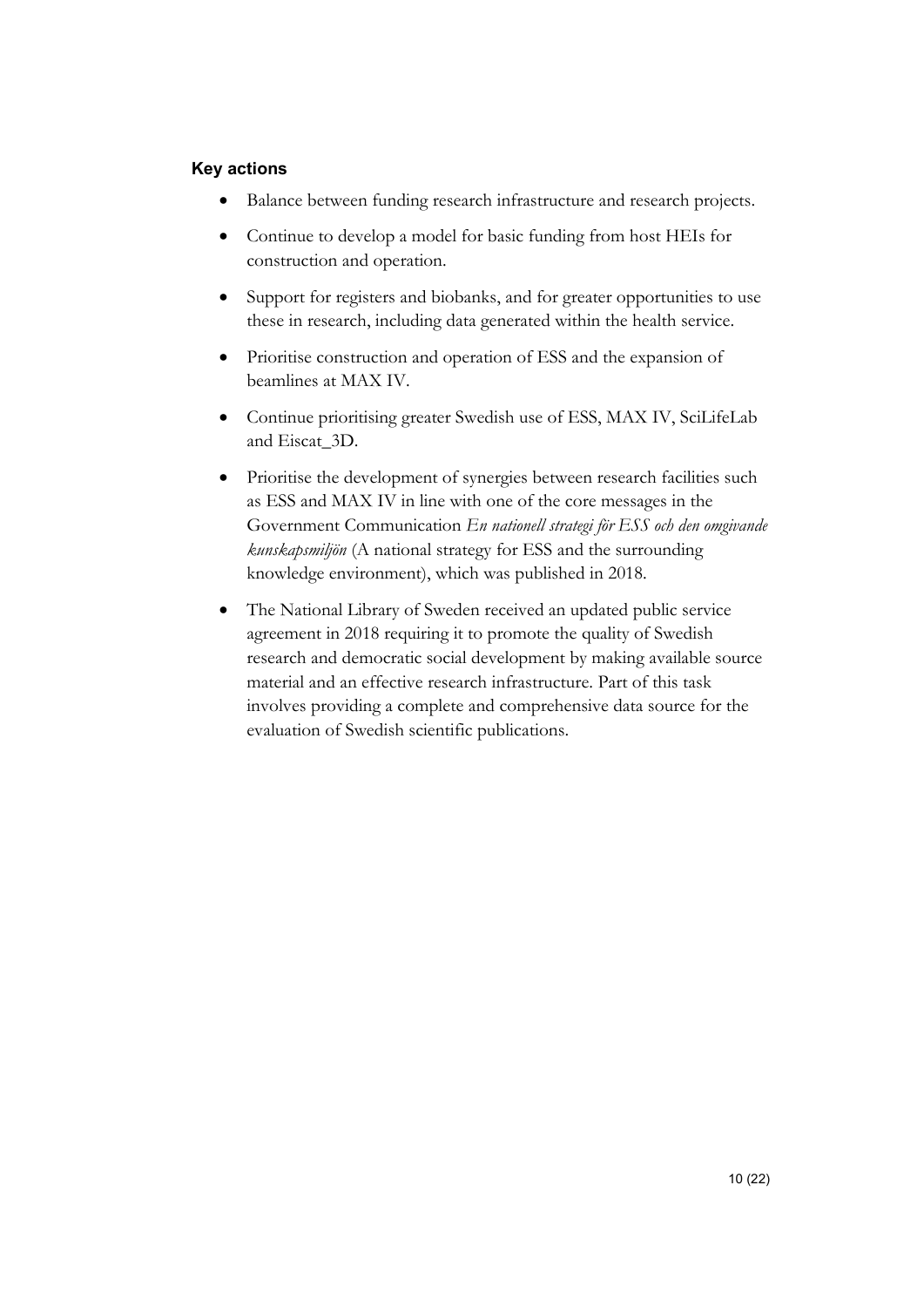## <span id="page-10-0"></span>**Priority 3: An open labour market for researchers**

#### **Background and strategy**

Good terms, mobility and research exchanges are keys to high-quality research. Successful recruitment and retention of researchers, both nationally and internationally, depends on the HEIs being able to offer everyone – women and men – predictable, attractive and secure terms of employment. Security of employment during doctoral studies makes studying more attractive and improves the conditions for doctoral students to complete their studies within the appointed timeframe. After graduation, clear and attractive career paths are often decisive in encouraging more leading young researchers to continue their career at the university.

Higher education institutions are the largest employers in the state sector. In October 2017, HEI staff accounted for 28 per cent of all state employees. The proportion of university staff with research and teaching duties rose by 27 per cent over the period 2001–2017. Research and teaching staff as a group includes the employment categories of professor, senior lecturer, lecturer, associate senior lecturer (and the former position of research associate), postdoctoral researcher and other research and teaching staff. The percentage increase was greatest for the career-development positions. The number of doctoral students has varied over the past ten years or so. The proportion of doctoral students with a doctoral studentship rose steadily from 38 per cent in 2008 to 68 per cent in 2017, as a result of the Government's ambition to improve social conditions for doctoral students.

The Government has taken a number of measures to encourage attractive terms for doctoral students and young researchers. In the Higher Education Ordinance, the Government has introduced the position of associate senior lecturer, which lasts four to six years and gives the researcher the option of permanent employment following successful assessment. This form of employment was introduced in January 2018, as part of a drive to create a clearer career path and to increase the proportion of postgraduate researchers who are employed on this basis. It is also important to increase national and international mobility among teachers and researchers at higher education institutions, and that mobility is considered a useful qualification for higher positions. Open and transparent advertisement of university posts is crucial for this. The primary funding form for doctoral students should be paid employment, which entitles the students to the same social security benefits as any other job. The Government has also introduced a raft of measures to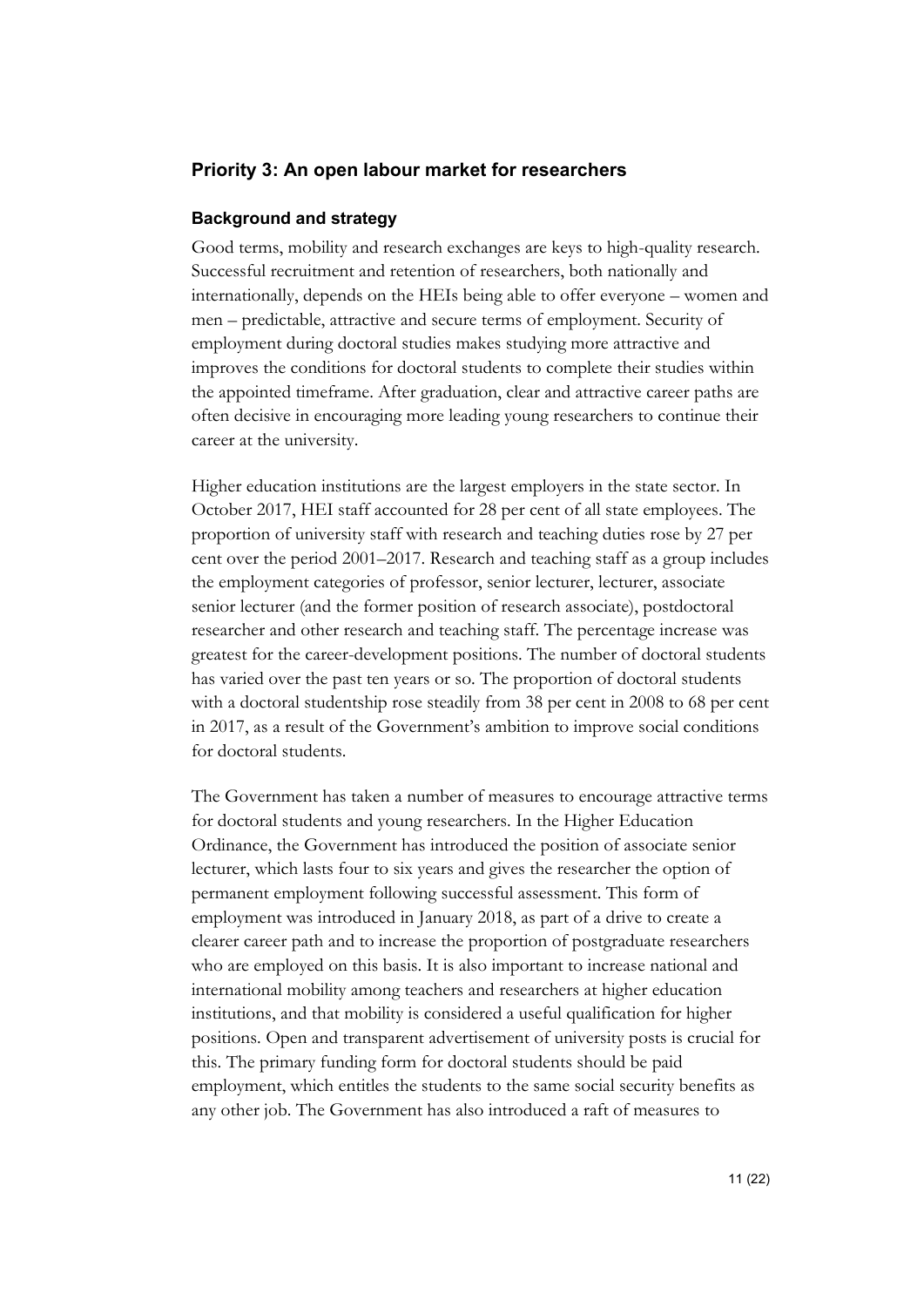improve the position of doctoral students who still have grants as their primary form of income.

It is important for higher education institutions to work with the local community in order to help with society's challenges, development and wellbeing, not to mention sustainable growth, competitiveness and employment opportunities. Under the Higher Education Act, higher education institutions are required to promote the use of research findings. One means of achieving these objectives is increased mobility between academia and wider society.

The measures drawn up by the Government will continue to be implemented and make inroads at higher education institutions over the coming years, with the work of the HEIs playing a crucial role in their success. Based on the conditions set by the Riksdag (Swedish Parliament) and the Government, higher education institutions need to accept greater responsibility for carefully constructed career systems and better terms for young researchers.

## **Key actions**

Sweden needs to attract and retain leading young researchers from Sweden and other countries. The Government is pushing for attractive terms for young researchers and greater gender equality at higher education institutions. This will be achieved as follows:

- Doctoral students are to be offered good and equitable terms. The rules for postgraduate programmes have been clarified in order to establish secure terms during the period of study.
- The use of grants for doctoral students is to be reduced. Under the clarified rules for postgraduate programmes, the primary funding form for doctoral students should be paid employment.
- Higher education institutions are recommended to develop and create a clear and open national career system with a sufficient number of positions for young researchers and teachers.
- More researchers are to be employed as associate senior lecturers, a position that entitles them to assessment for a permanent position. The rules for associate senior lecturers have been clarified in order to create a clear career path.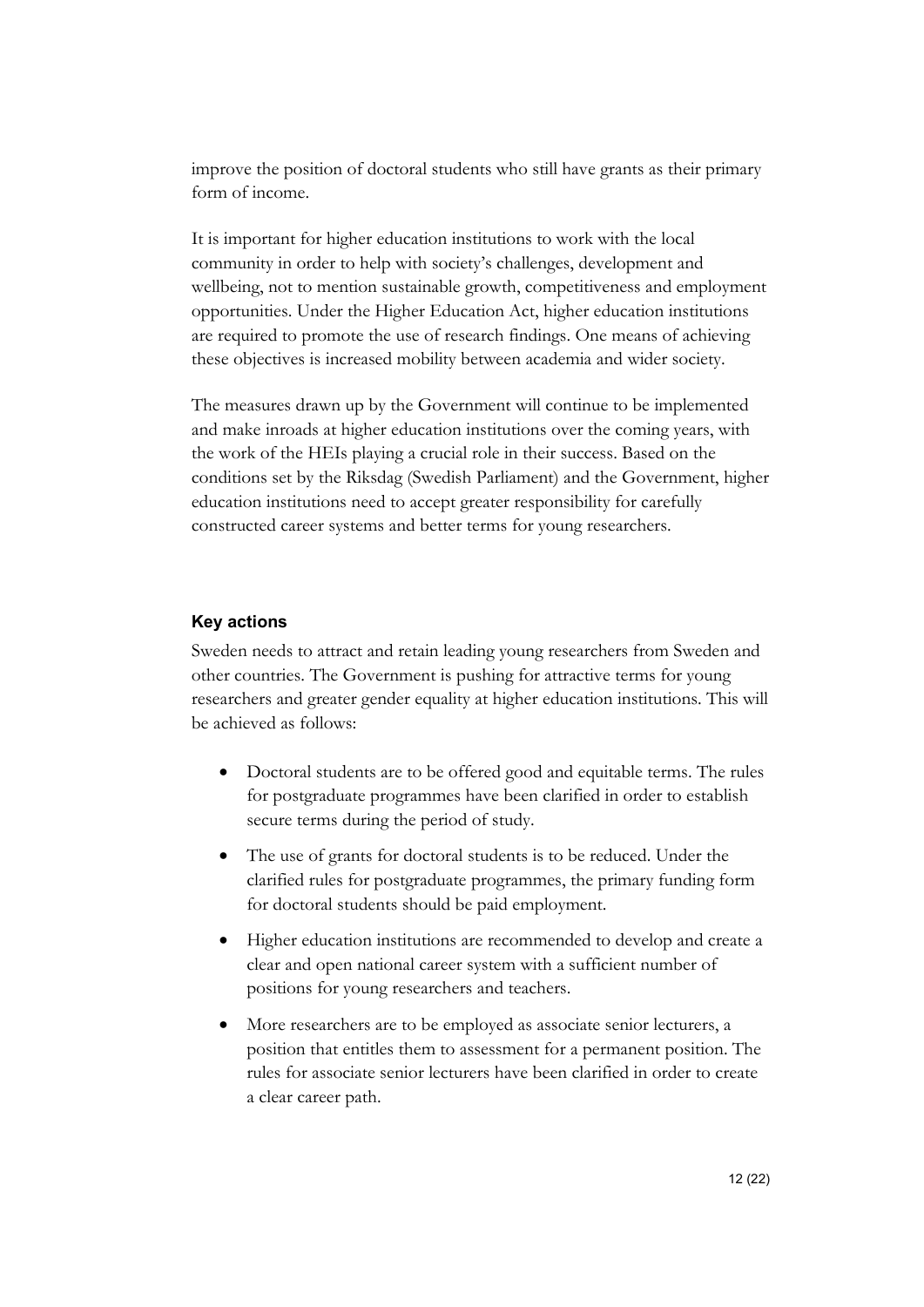- Open and transparent recruitment processes must be applied to all forms of employment, and to postgraduate programmes.
- Mobility should be highly valued in recruitment and the assessment of qualifications.
- The Swedish Higher Education Authority has been tasked with monitoring the reforms.
- The Association of Swedish Higher Education (SUHF) has declared its commitment to the European Charter and Code of Conduct for Recruitment of Researchers. Several Swedish higher education institutions are working systematically on implementation with the help of the European Commission's tool HRS4R (Human Resources Strategy for Researchers). As part of this process, most Swedish HEIs have registered with the EURAXESS portal for the recruitment of researchers.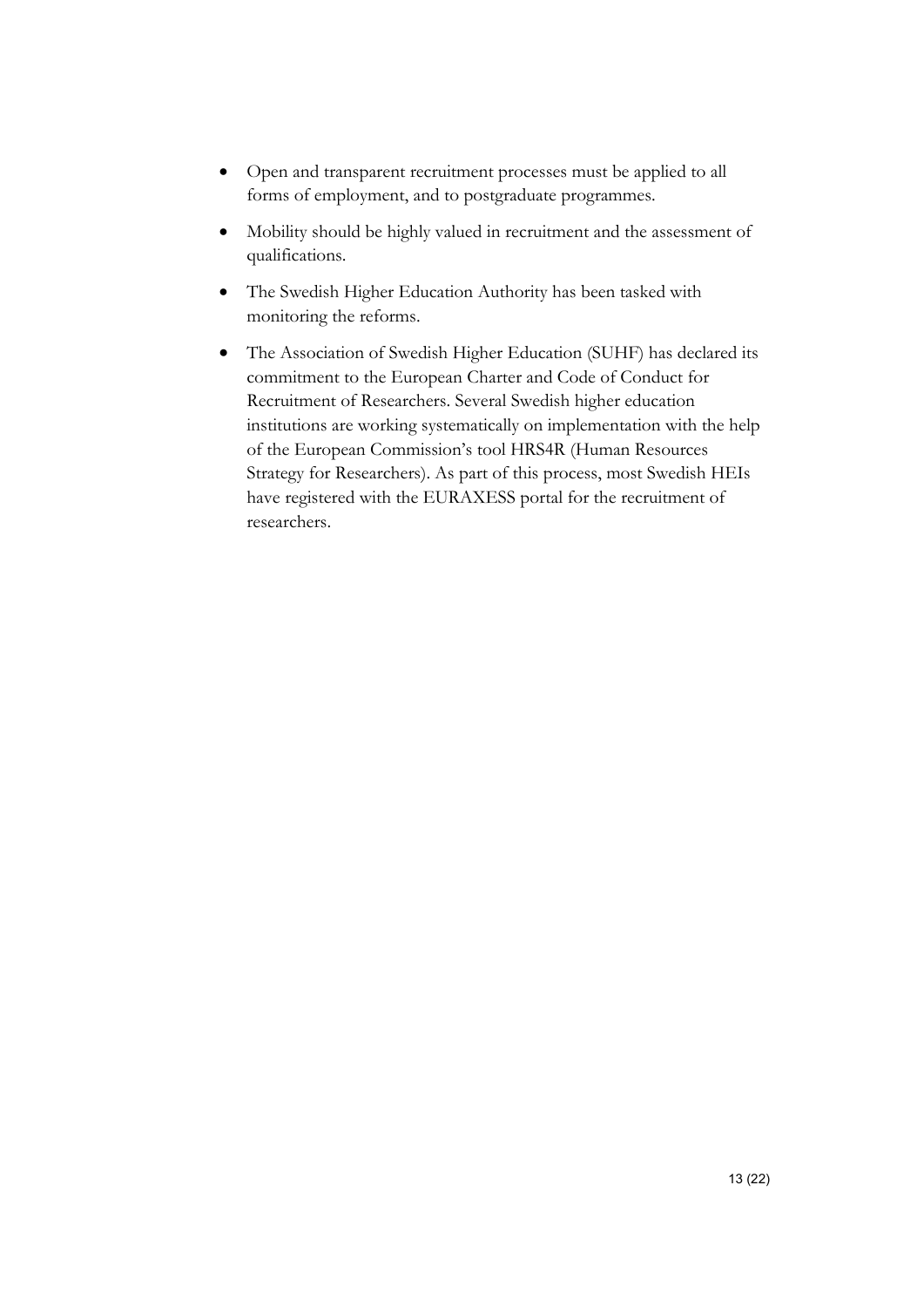# <span id="page-13-0"></span>**Priority 4: Gender equality and gender mainstreaming in research and innovation**

# **Background and strategy**

The objective of Sweden's gender equality policy is for women and men to have the same power to shape society and their own lives. On this basis the Government is working towards six subsidiary objectives:

- Gender equal division of power and influence. Women and men are to have the same rights and opportunities to be active citizens and to shape the conditions for decision-making.
- Economic gender equality. Women and men must have the same opportunities and conditions as regards paid work that gives economic independence throughout life.
- Gender equal education. Women and men, girls and boys must have the same opportunities and conditions with regard to education, study options and personal development.
- Gender equal distribution of unpaid housework and provision of care. Women and men must have the same responsibility for housework and have the opportunity to give and receive care on equal terms.
- Gender equal health. Women and men, girls and boys must have the same conditions for good health and be offered care on equal terms.
- Men's violence against women must stop. Women and men, girls and boys must have the same right and access to physical integrity.

One of the subsidiary objectives set out in the research policy for the ten-year period 2017–2027 is for a general improvement in the quality of research and in gender equality.

Gender mainstreaming is a core strategy that is used to achieve the policy objectives for gender equality. Under this strategy, a gender equality perspective is to be included in all policies that affect people's lives, so that all women and men, girls and boys can live on equal terms. Since gender equality is established at the point where decisions are made, resources allocated and norms created, the gender equality perspective must be incorporated into everyday work. The strategy has taken shape as a means of combating the tendency for gender equality issues to be ignored or sidelined by other political issues and activities.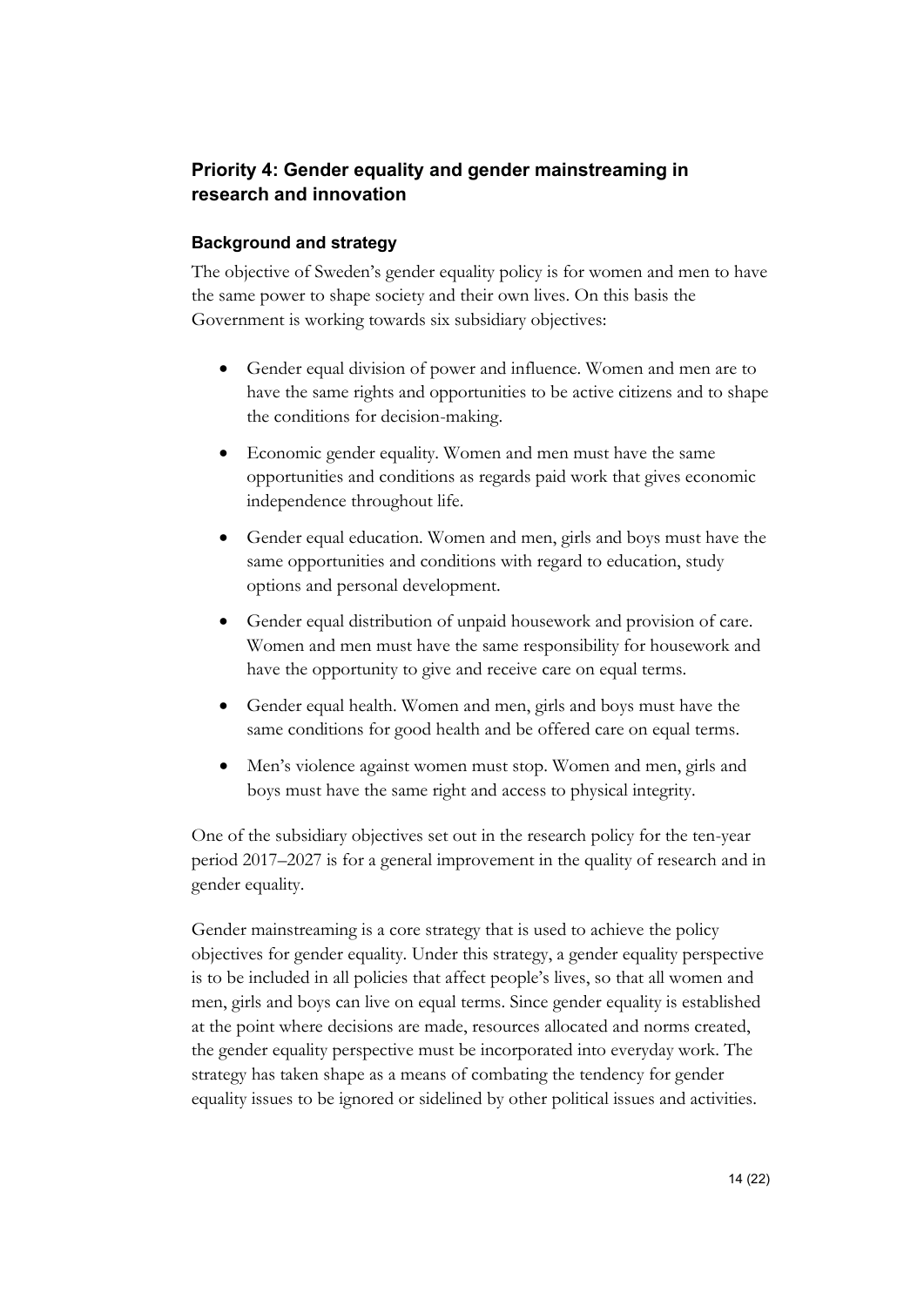A specific authority, the Swedish Gender Equality Agency, was set up in 2018 to assist with the effective implementation of the gender equality policy.

According to the Higher Education Act, gender equality must always be observed and promoted in the activities of higher education institutions.

- Since 2005, the proportion of women in professorships has risen by just short of one percentage point per year, reaching 28 per cent in 2017. In 1997, the Riksdag required targets for gender distribution to be put in place for newly recruited professors at higher education institutions. In the 2016 Research Bill, the Government introduced a new national target that 50 per cent of newly recruited professors should be women by the year 2030. For the current target period of 2017–2019, the recruitment targets were raised by an average of nine percentage points per HEI. In its public service agreement, the Swedish Higher Education Authority is required to monitor and evaluate the outcome of the HEIs' recruitment targets for professors over the period 2017–2019.
- The Government's development programme Gender Mainstreaming in Government Agencies (also known by the abbreviation JiM, from its Swedish title *Jämställdhetsintegrering i myndigheter*) aimed to reinforce the work of the various government agencies on gender mainstreaming. The Swedish Research Council for Health, Working Life and Welfare; the Swedish Research Council for Environment, Agricultural Sciences and Spatial Planning; the Swedish Council for Higher Education; the Swedish Higher Education Authority; Vinnova and the Swedish Research Council were involved in the programme, which ran from 2014–2018. Gender mainstreaming is now incorporated into the public service agreements for these government agencies, which sees the programme transition into an integral part of regular operations from 2019.
- HEIs are subject to an equivalent requirement to work on gender mainstreaming, in order to help achieve the gender equality policy objectives, for example with regard to equal opportunities for career paths, gender-based study choices and student completion. Since 2018, the HEIs have also been required to include in their annual reports a statement on how they observe gender equality in the allocation of research funding.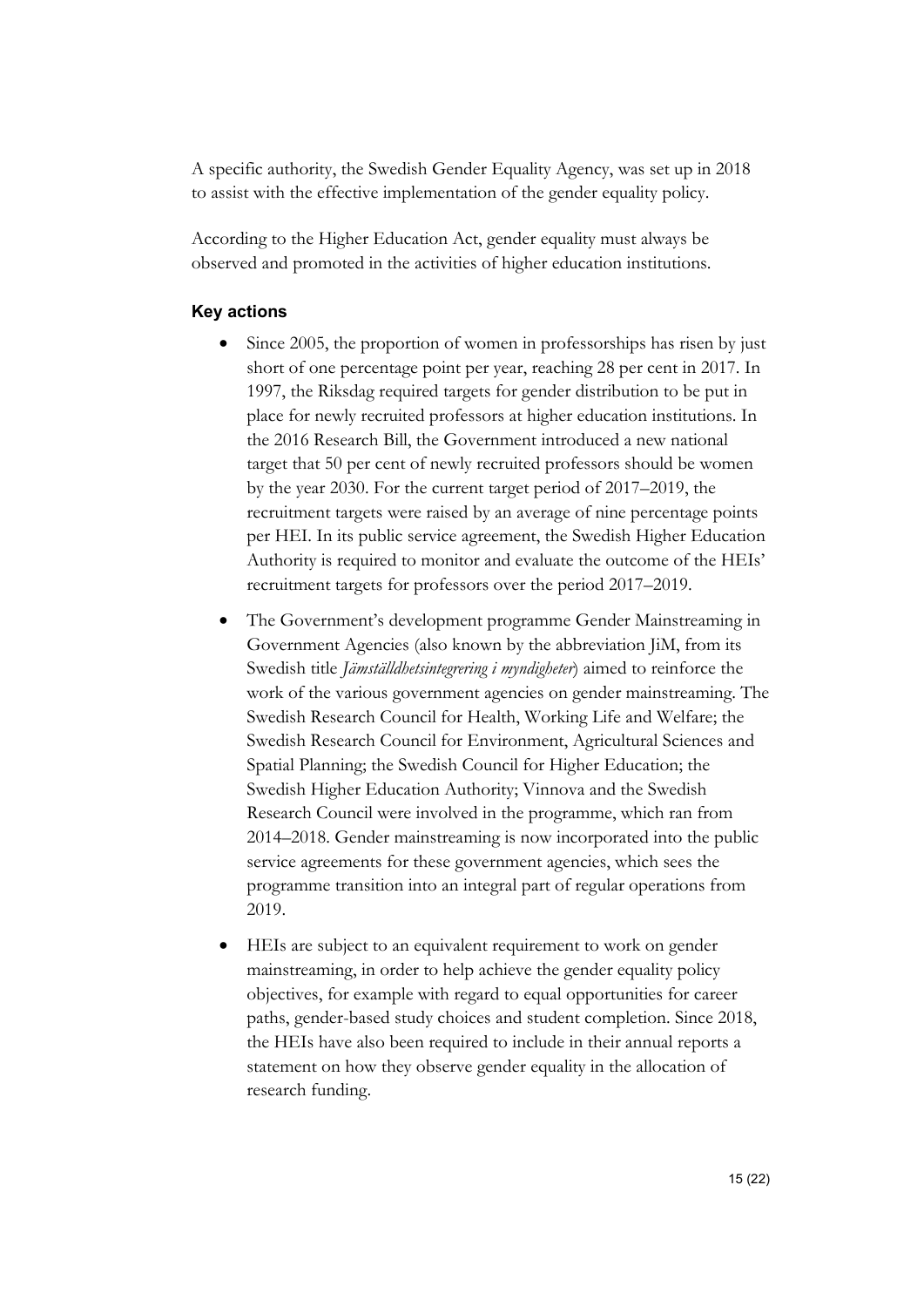- Since 2018, the public service agreements for the Swedish Research Council; the Swedish Research Council for Health, Working Life and Welfare; the Swedish Research Council for Environment, Agricultural Sciences and Spatial Planning; Vinnova; the Swedish Energy Agency and the Swedish National Space Agency have stated that they must work to ensure inclusion of a gender perspective in any research being funded, where applicable. The Swedish Research Council has also begun developing methods for promoting gender equality work based on this requirement.
- The Swedish Research Council publishes recurring reports containing equality observations, where independent observers' notes on discussions, expressions of prejudice or power and lack of equal treatment during the processing of research applications are taken as the basis for future work. The most recent report was published in 2017.
- In 2018, the Swedish Council for Higher Education was commissioned by the Government to compile an overall picture of the HEIs' work to prevent sexual harassment and their procedures once they are made aware of suspected sexual harassment cases.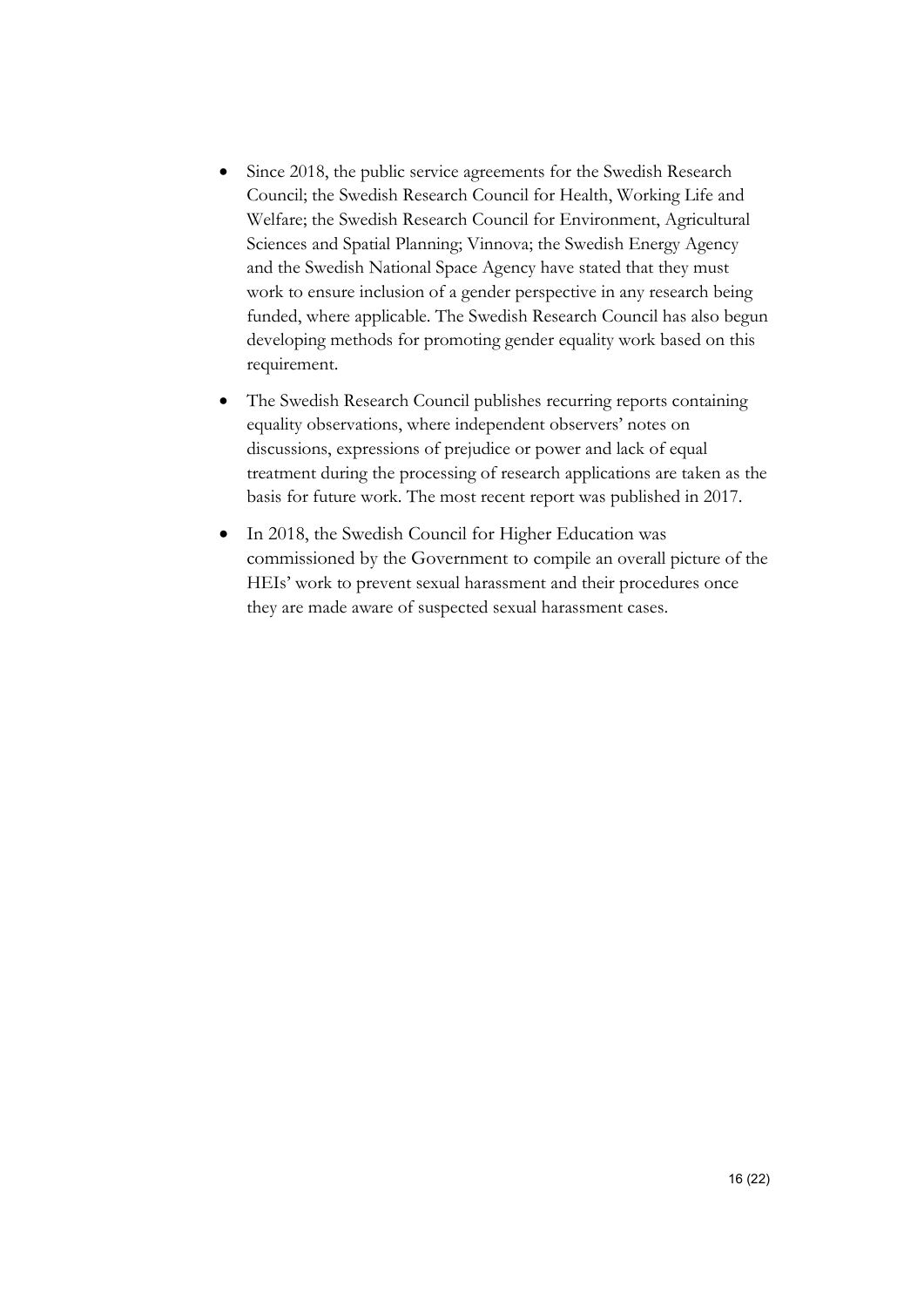# <span id="page-16-0"></span>**Priority 5: Open Science**

#### **Background and strategy**

At its heart, Open Science is a question of democracy, enabling the whole of society to access, use and participate in the research resulting from public funding. The aim is to improve the quality, impact and innovativeness of the research by ensuring that more elements of the research process is made open for collaboration with wider society at as early a stage as possible. The elements in question include open research data, openly accessible publications, open source code, evaluation methods that take account of social benefit, open educational resources and citizen science. A precondition for an Open Science system is open access to scientific publications and research data. According to the European Commission, all scientific publications that are the result of publicly funded research must be published in an open access form from 2020 at the latest.

Sweden's 2016 Research Bill set a goal that open access to scientific publications, research data and works of art should be fully implemented by 2026. The switch to open access was expected to begin immediately for publications, with research data and works of art being allowed to take more time. Currently, most research funders in Sweden require that publications resulting from research that they fund must be published with open access. The Government has tasked the National Library of Sweden with coordinating the work of introducing principles to promote open access to scientific publications. The focus of this work includes sustainable funding models for the open publication of scientific papers, a matter that is also being debated by research funders, prompted by the Plan S initiative. Supported by a European consortium of research funders, Plan S aims to accelerate open access to scientific papers.

The Government has expressed a desire to improve the business community's access to our major research infrastructures (MAX IV, SciLifeLab, ESS); a requirement for higher education institutions to be open with society and encourage good dialogue on research needs, research and research results, for example demand-driven (practical) research; and a belief that a successful innovation system comprises several different types of actors, whose talents combine to develop and commercialise or in some other way derive benefits from new goods, services and processes. There is a trend in Sweden towards placing a greater focus on data as a strategic resource. Societal challenges, coupled with the opportunities of new digital technology, require a more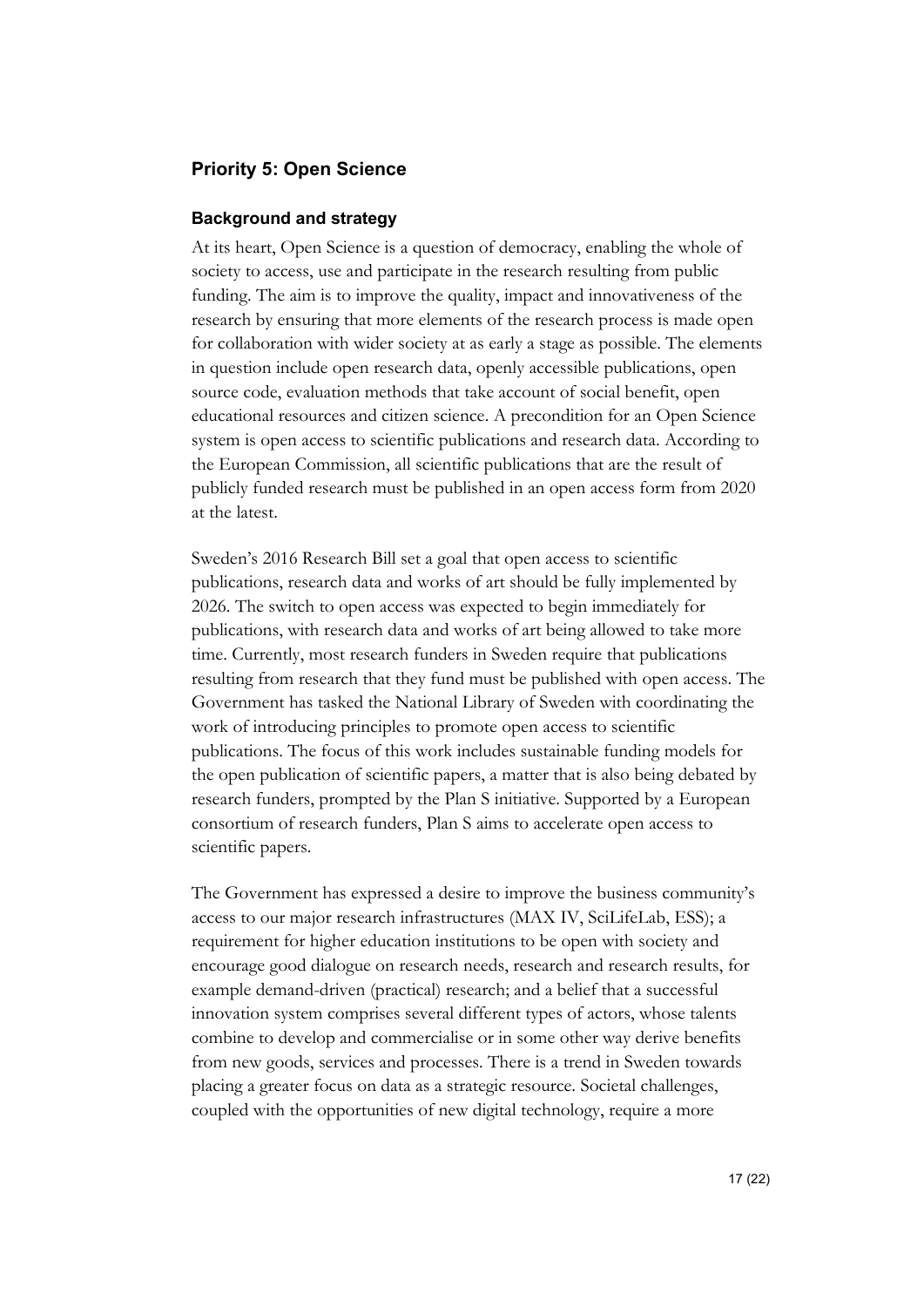collaborative research system when it comes to research data. Whoever is able to process research data effectively will have the upper hand in the modern knowledge economy.

The EU has an initiative to create a virtual environment with open services for storage, processing, analysis and re-use of research data, called the European Open Science Cloud (EOSC). Through the EOSC, research data will be coordinated to make sure it meets the FAIR principles: Findable, Accessible, Interoperable and Re-usable. In 2017, the Government therefore instructed the Swedish Research Council and the National Library of Sweden to develop criteria for assessing the extent to which scientific publications and research data, fully or partially produced using public funds, meet the FAIR principles (see below). The developed criteria must also enable an assessment of whether scientific publications meet the national objective of being openly accessible immediately upon publication.

In its 2016 Research Bill, the Government announced that it would return to decisions on national guidelines for open access to research results. The Government has assigned the Swedish Research Council and the National Library of Sweden multiple tasks concerning open access to research results. Taken as a whole, these tasks provide a clear picture of the Government's direction of travel concerning Open Science. The national approach is that the products of research must meet the FAIR principles as far as possible, that scientific publications arising from publicly funded research should be openly accessible immediately on publication from 2020 at the latest, and that the cost of scientific publication must be transparent.

- The Government has tasked the National Library of Sweden with coordinating the work of introducing principles to promote open access to scientific publications. Progress on this work is presented on an ongoing basis in the library's annual report. The Government has instructed the Swedish Research Council to coordinate national work on introducing open access to research data. Progress on this work is presented on an ongoing basis in the council's annual report.
- The National Library of Sweden has been commissioned by the Government to summarise the total cost of scientific publication for HEIs, taking particular account of subscription costs, publication fees and administrative charges. This task is to be reported in the 2018 annual report.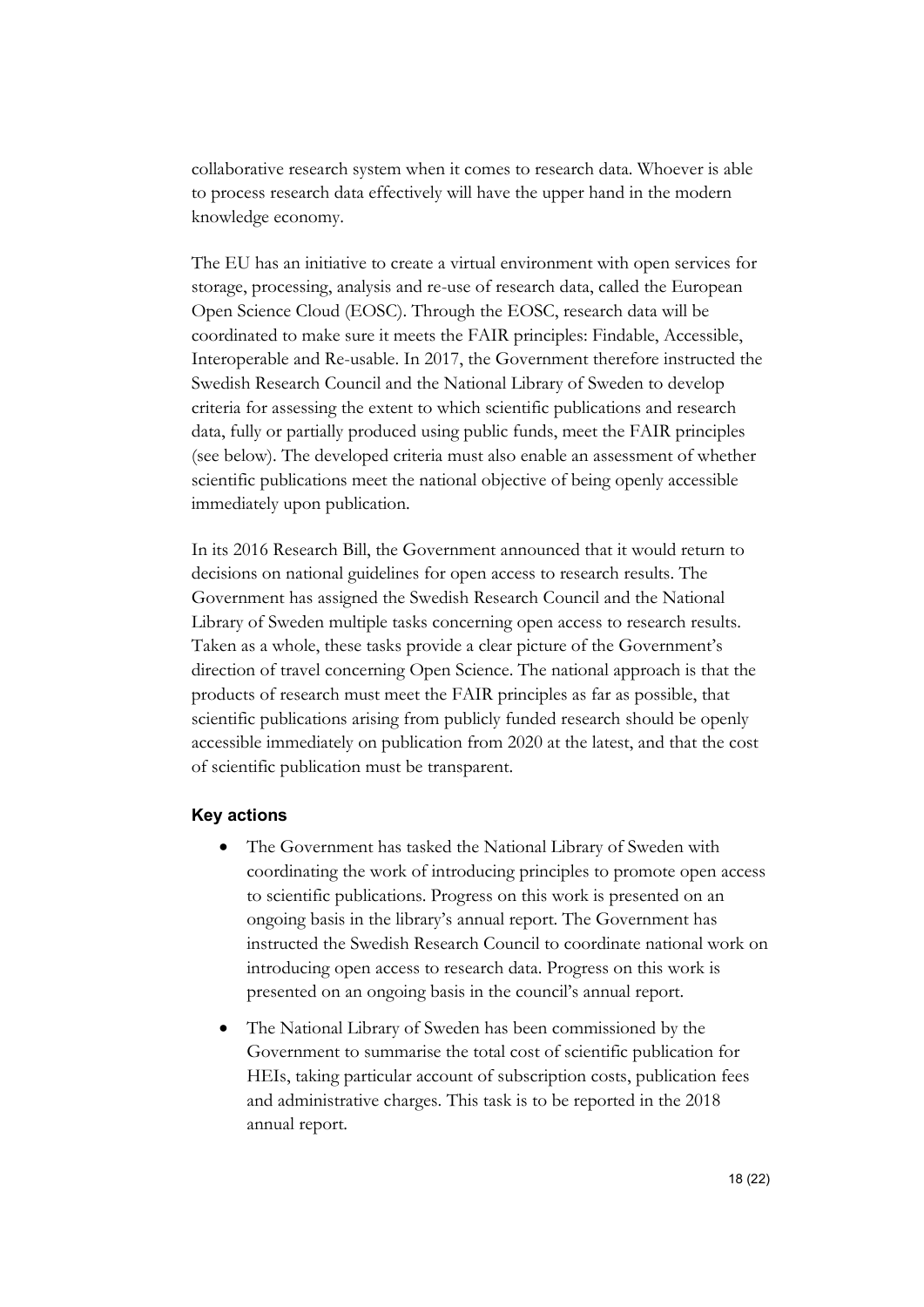- The Government has instructed the Swedish Research Council to develop criteria for assessing the extent to which research data, fully or partially produced using public funds, meets the FAIR principles. The council reported on this task in December 2018.
- The Government has instructed the National Library of Sweden to develop criteria for assessing the extent to which scientific publications, fully or partially produced using public funds, meet the FAIR principles. The criteria must enable an assessment of whether scientific publications meet the national objective of being openly accessible immediately upon publication. Based on the developed assessment criteria, the National Library of Sweden is also required to suggest a method for presenting an overall picture of the extent to which scientific publications and research data meet the FAIR principles. A report on this work will be presented in spring 2019.
- The National Library of Sweden now has the task of providing a full and comprehensive data source for the evaluation of Swedish scientific publications and of reporting on this work on an ongoing basis in its annual report.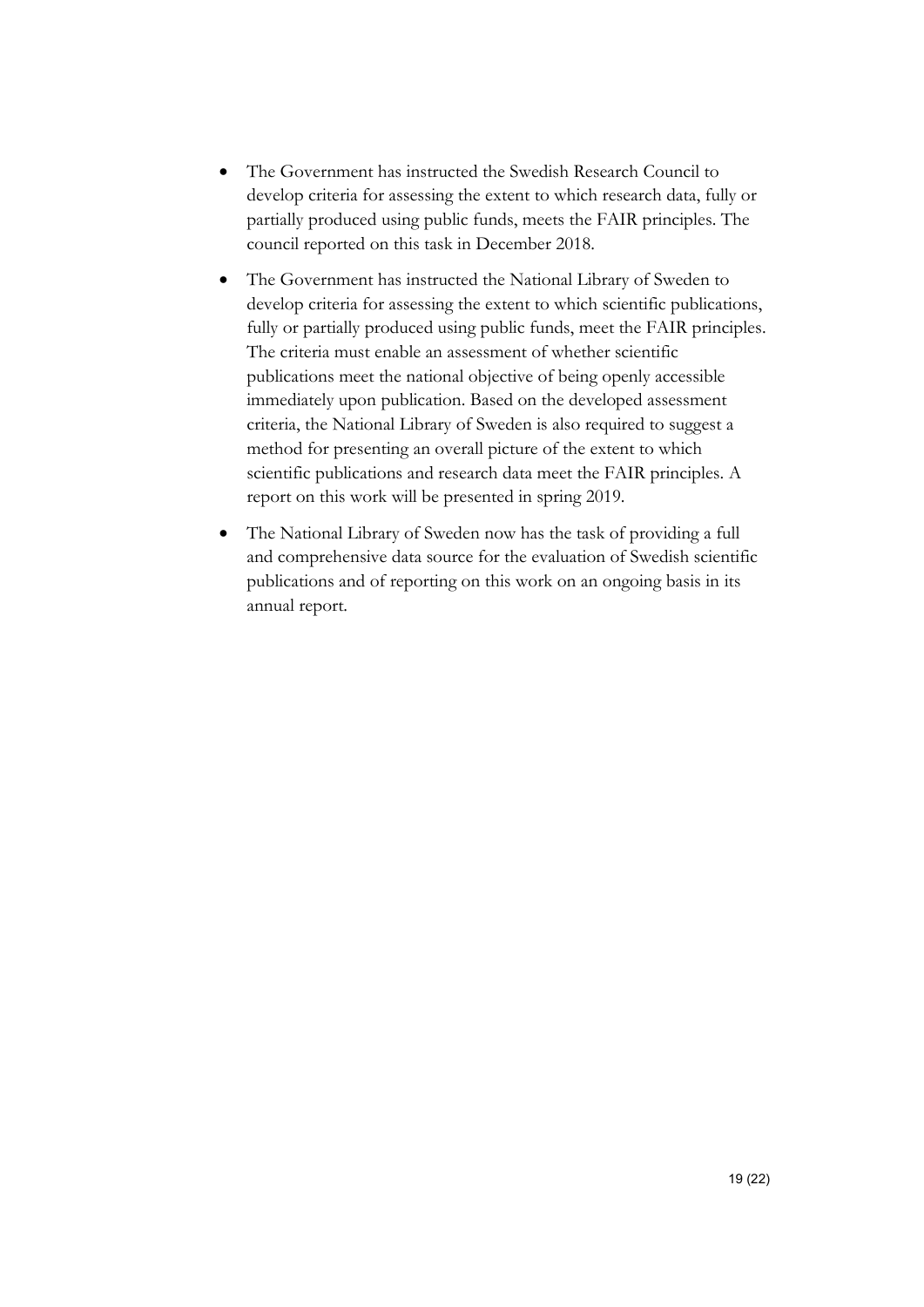# <span id="page-19-0"></span>**Priority 6: International cooperation**

#### **Background and strategy**

Research, innovation and development are, by their very nature, international activities. Addressing the societal challenges of our age requires international cooperation, and Swedish higher education institutions, research institutes, businesses and other conductors of research should have the best possible conditions to operate internationally. Sweden therefore works actively to increase the internationalisation of Swedish research and innovation. These issues are dealt with in the Research Bill. The Government has taken a range of measures to promote international cooperation, including (1) setting up an international coordination body for research funding, (2) developing an export strategy and working further on bilateral cooperation agreements, and (3) appointing a commission of inquiry to examine how internationalisation can be increased at Swedish higher education institutions.

In order to give Swedish higher education institutions, research institutes, businesses and other conductors of research and innovators the best possible conditions to operate internationally, and to ensure that Sweden as a knowledge nation remains a powerful presence in the global arena, there is a need to bring together the international efforts of research funders, strengthen them and make them more efficient. The Government has therefore instructed the innovation agency Vinnova to work with other research funders on setting up a national coordination body (Intsam) for the funding and coordination of international research and innovation collaborations outside the EU. The agencies involved in Intsam are: the Swedish Research Council for Environment, Agricultural Sciences and Spatial Planning; the Swedish Research Council for Health, Working Life and Welfare; the Swedish Energy Agency; the Swedish Research Council and Vinnova (which is responsible for its secretariat). The purpose of the coordination body is to bring together the international efforts of research funders, strengthen them and make them more efficient, thereby helping to boost the status of Sweden and Swedish research and innovation on the international stage. Synergies with activities at EU level, the Government's research agreements with other countries and the Government's export strategy may be exploited. The Government allocated an initial SEK 15 million to support Intsam, and intends to provide funding of SEK 25 million per year thereafter.

The Government has also decided on an export strategy that includes initiatives to boost the export and internationalisation opportunities of Swedish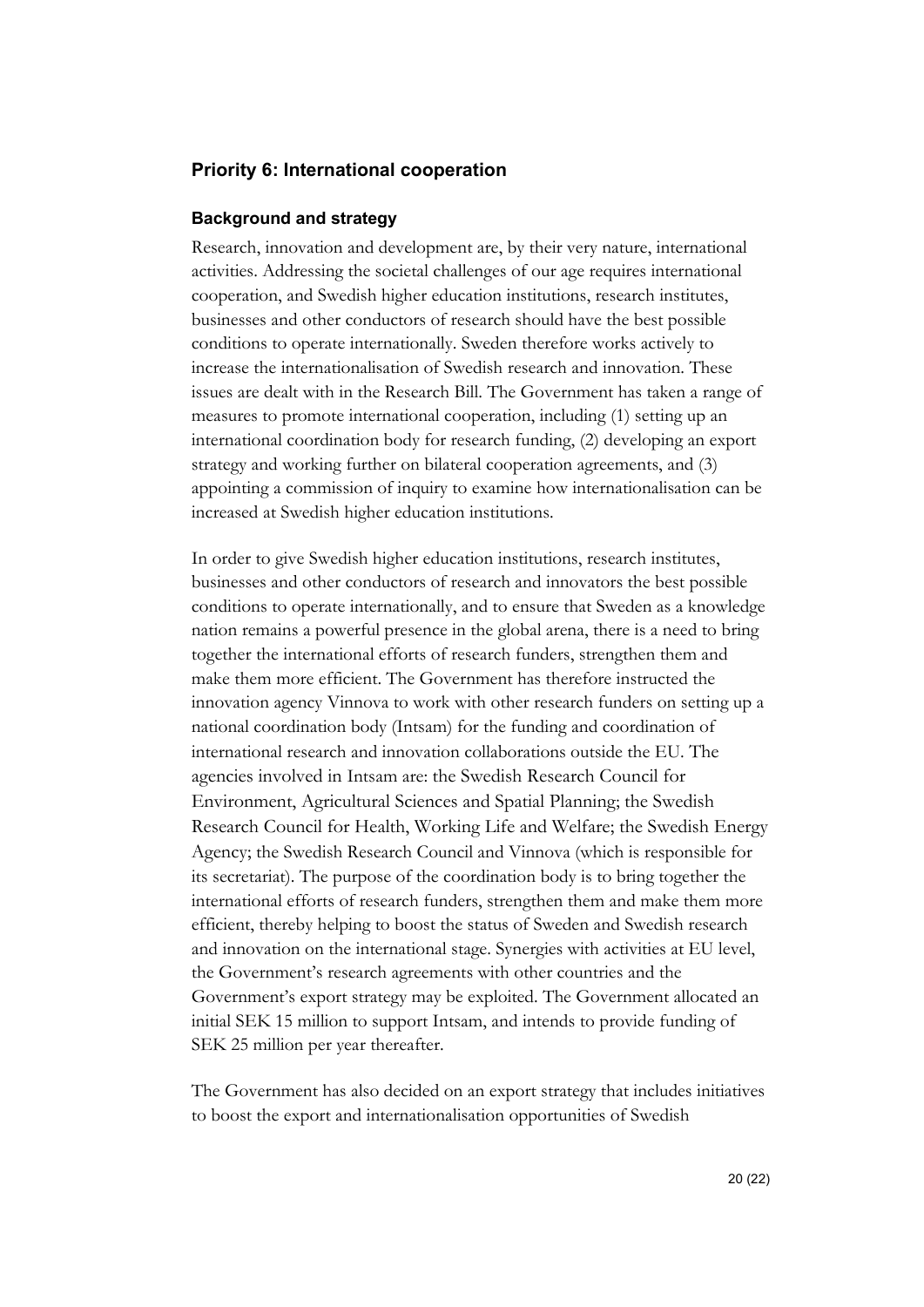companies in key markets, and to increase the number of exporting companies. A specific focus has been placed on boosting the export and internationalisation opportunities of small and medium-sized enterprises. The objectives of the strategy are to increase 1) exports, in absolute terms and as a proportion of GDP, 2) Sweden's attractiveness to investors, talent and tourists, 3) the proportion of exporting companies, and 4) participation by Swedish companies in the global economy.

Sweden has bilateral cooperation agreements with a number of countries outside the EU in the field of research and innovation. These include the USA, China, Japan, India, South Korea, Canada, South Africa, Brazil, Mexico, Singapore, Indonesia and Argentina. Sweden also has research and innovation offices in the USA, China, Japan, South Korea, India and Brazil. In addition, Sweden is a member of over 30 international research infrastructures. As a result of Sweden's strength and attractiveness as a nation of innovators, innovation partnerships were secured with Germany, France and India in 2017 and 2018. Brazil was already established as a strategic partner on innovation before that time. In February 2017, with a view to increasing the internationalisation of HEIs, the Government appointed a commission of inquiry to propose a national strategy for internationalisation that includes both higher education and research, and to propose measures to improve Sweden's attractiveness as a knowledge nation. The commission presented its proposals in October 2018, and these are now subject to consultation, before the Government decides on any future initiatives and measures.

- A coordination body, Intsam, has been set up for research funders with a view to promoting synergies and critical mass in strategic international research and innovation collaborations.
- The Swedish export strategy is in an implementation phase that includes international research and innovation collaborations relating to societal challenges and the future export of solutions.
- In 2019, the Government Offices will prepare a proposal based on the official report from the commission of inquiry on increased internationalisation of higher education institutions.
- In its 2016 Research Bill, the Government judged that the opportunities for state-run higher education institutions to take part in international collaborations should be overhauled. Work is therefore under way to provide greater clarity on certain regulations, for example.